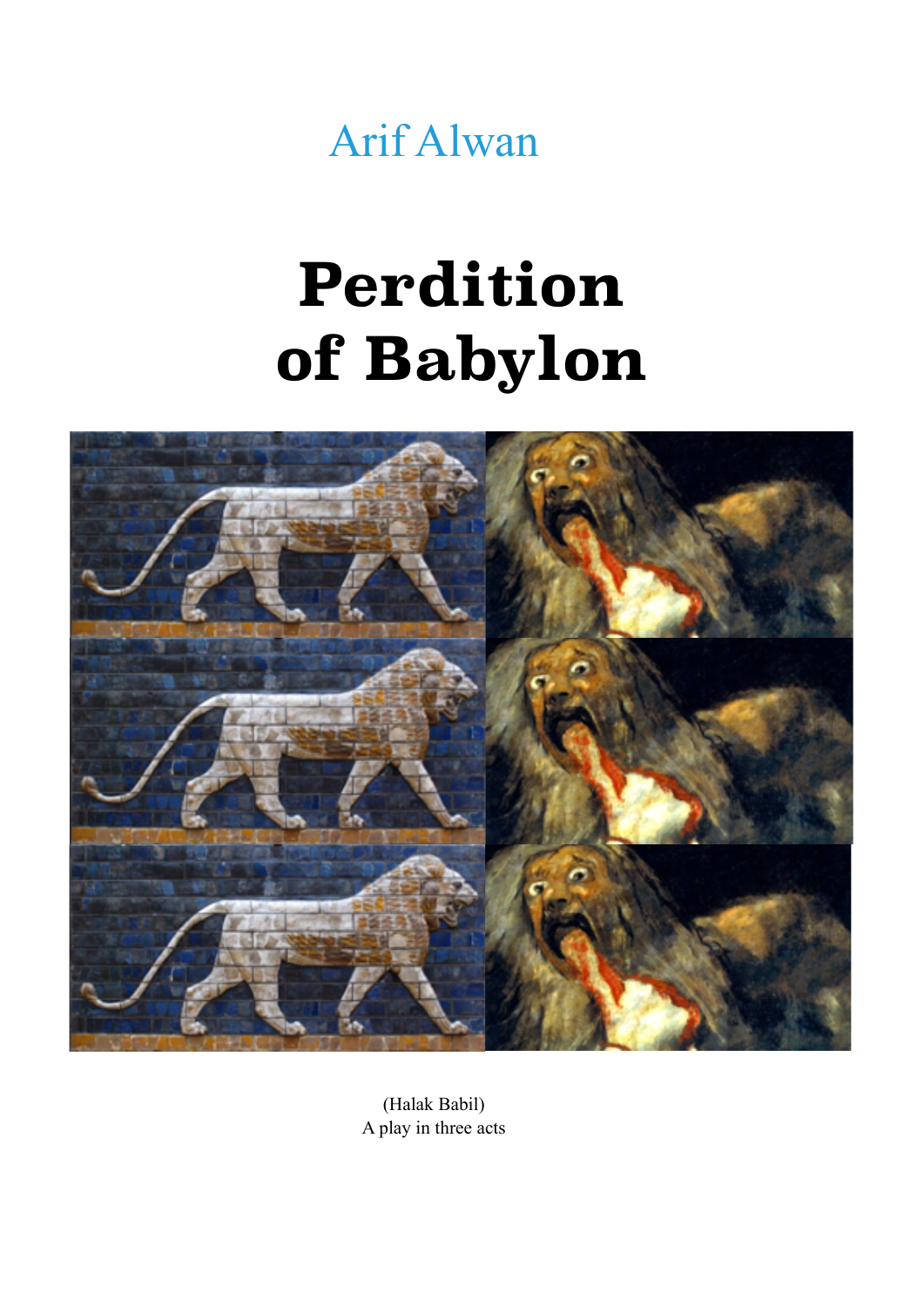*Halak Babil, the play that predicted forty years ago what is now happening in Iraq. The main publishing houses in Beirut refused to publish this play in the beginning of the 1970s, due to the rise of the Nationalism and Ba'athism in the Middle East. When Al-Khaleel publishing house took on publishing the play in 1975, more than two thousand copies were sold in under a year, yet it was only staged twice in Lebanon and Syria.* 

## Act One

Scene One

 (Night, public square with amphitheatre-style seats. A guard marches precisely at the lowest part of the amphitheatre, huddled over with cold. The howling of a dog is heard in the distance.

After a short while a movement is heard off-stage, catching the guard's attention.)

The Guard: Who is there? A voice sings offstage: The winter comes quickly And the cold creeps to the bed Tomorrow I grab for a cat There is no other solution For one in such loneliness as mine The Guard: The Scavenger! I know it's you! (The Scavenger enters, a bag hanging from his shoulders, and a bundle of wood in his hand.) The Scavenger: Good evening! The Guard: Drunk? The Scavenger: Not completely. The Guard: You've started drinking too much. The Scavenger: Not to bother, you have here (taking a bottle out from his sleeve) a bottle of some of the highest quality wine, and here a kilo of grilled meat. We'll round off the evening together, why are you trembling? Ah... (he throws the bundle of wood on the ground. You're facing the cold in a shameful way. The Guard: What are you doing? The Scavenger: We're lighting a fire. The Guard: Here? The Scavenger: Here. The Guard: No, no, the law forbids lighting a fire near the guillotines, you know that well.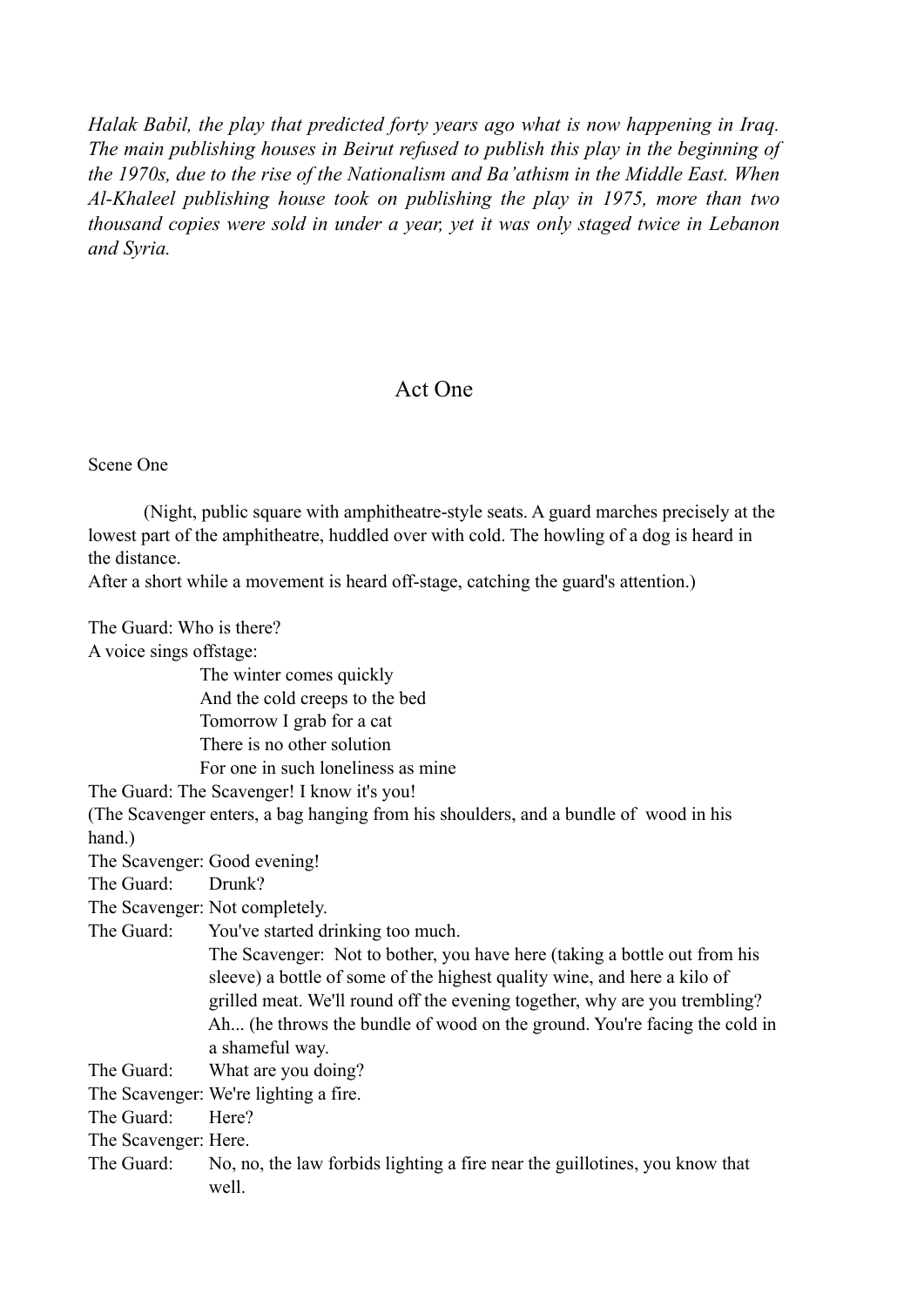The Scavenger: But the people who made that law were in their homes.

The Guard: The law is the law.

The Scavenger: (continuing to arrange the bundle of wood regardless the Guard's opposition) The cold tonight will be stronger than the law.

The Guard: Do you think so?

The Scavenger: Certainly.

The Guard: But the law...

The Scavenger: (lighting the fire) Let the world enjoy the warmth while the laws are still sunken in sleep. I personally, don't have any wish to die for the sake of a law. (He sits near the fire and places the bottle and food in front of himself and indicates to the guard to sit down).

The Guard: (Sits after hesitating) This infraction will put me in a tight spot.

The Scavenger: The real difficulty is that we are not being clear about our wishes, that I am describing our need for warmth as a 'wish'; the stomach alone has needs, as for the rest... they are merely desires, nothing more, the only ones to understand the nature of man are the merchants. They make for you a wooden bed, and tell you that it is comfortable, warm, modern, to force you to desire it, not to remind you that you need it. They hardly even mention that it's for sleep.

 (He presents the bottle to the Guard. The Guard gulps from it then passes it back). Let's be frank, what does a human need in order to lead a reasonable life? A few simple needs, which however can only be obtained with difficulty, why are difficulties placed in the path of humans? If we followed that question to its end, we would arrive at banal truths. (He offers a piece of meat to the Guard, who takes it).

The Guard: But.. beware, you could call this a kind of bribe.

The Scavenger: A bribe? I haven't heard this word before. No doubt it infiltrated the empire from abroad.

(The Guard devours a piece of meat, then gulps down from the bottle and mutters...) The Scavenger: When everyone is comfortable and warm in their beds, those who are left roaming in the night and the cold have to be good to one another. Do you agree with me on this principle? Eh?

- (The Guard nods his head...)
- The Scavenger: Excellent. This type of mutual understanding which happens quickly between two humans, is a rare thing in our time. (He turns to the guillotines). How old are they?

The Guard: Who?

- The Scavenger: Those who carry out the sentence.
- The Guard: Between twenty and thirty years old.
- The Scavenger: Great...the desirable age. At this age, the eyes are at their brightest.

The Guard: What?

- The Scavenger: Don't worry...concerns of the job.
- The Guard: (Drinking from the bottle then looking at it). It seems that it wasn't properly full in the first place.
- The Scavenger: Don't worry, there is another one. (He brings out a second bottle). Here you go.
- The Guard: (After taking the bottle, shyly) This is too much...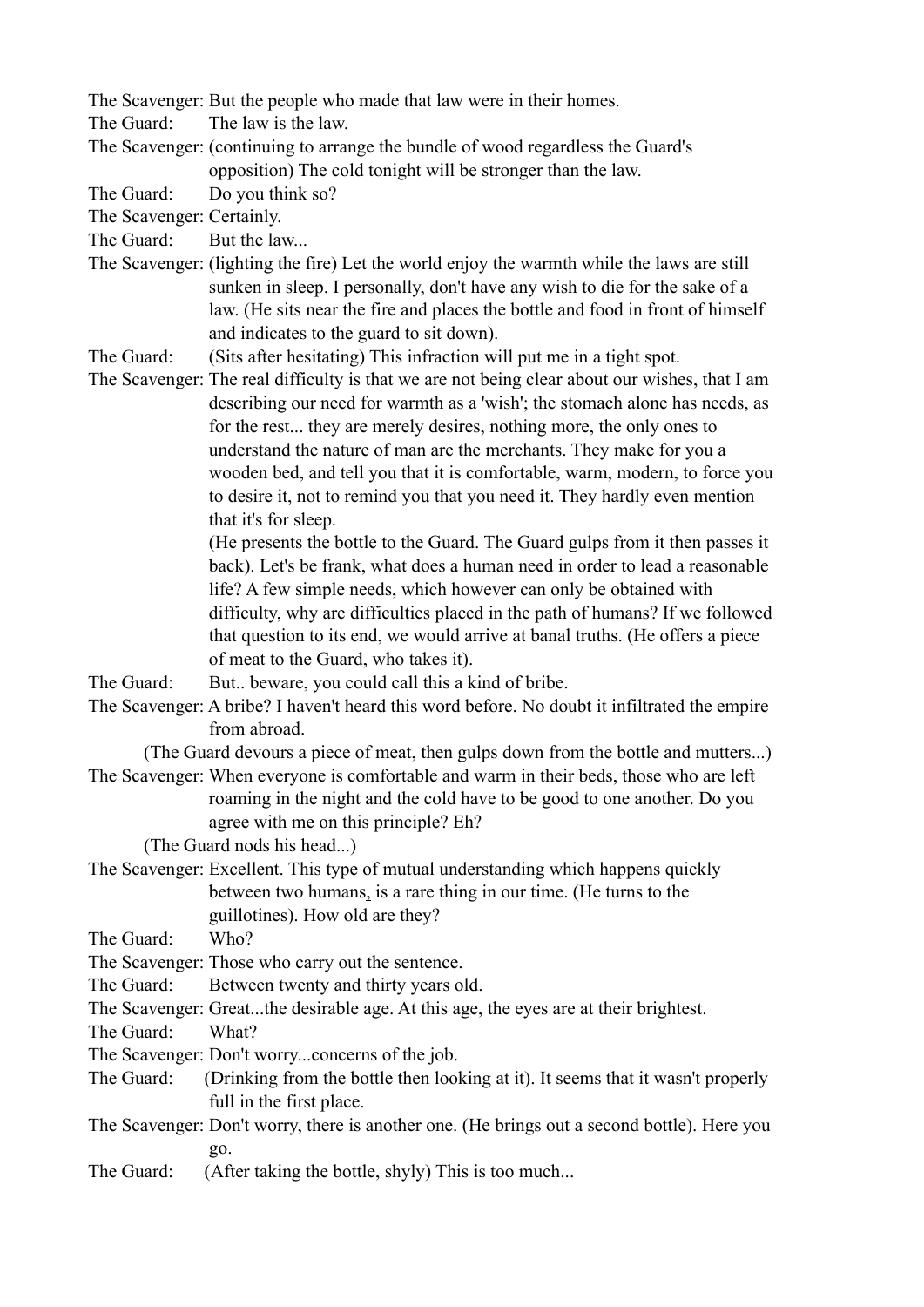|                                | The Scavenger: Keep it. The important thing is that we understood each other amazingly                   |
|--------------------------------|----------------------------------------------------------------------------------------------------------|
|                                | fast on a number of issues (the Guard takes another piece of meat). They're                              |
|                                | both necessary for resisting the cold, meat and wine.                                                    |
| The Guard:                     | I don't know, but they're enjoyable.                                                                     |
|                                | The Scavenger: (turning to the guillotines) Don't you think that they are a civilised idea?              |
| The Guard:                     | What?                                                                                                    |
|                                | The Scavenger: The guillotines. More effective than the rope with a knot. I wonder who<br>invented them? |
| The Guard:                     | The Emperor imported them especially from the Europeans when he visited<br>their lands.                  |
|                                | The Scavenger: He has exquisitely refined taste.                                                         |
| The Guard:                     | He was amazed by their speed. Therefore he placed an order for several of                                |
|                                | them and brought them back with him on his return.                                                       |
|                                | The Scavenger: But the last one to the left was broken two days ago.                                     |
| The Guard:                     | Because recently they neglected maintaining them, due to time constraints.                               |
| The Scavenger: That is unjust. |                                                                                                          |
| The Guard:                     | What is?                                                                                                 |
|                                | The Scavenger: The lack of caring for them. I don't think the Emperor will stand the idea of             |
|                                | one of them breaking down (pause). Look at them. What do they resemble?                                  |
| The Guard:                     | (Unwillingly turns towards the guillotines) I don't know. Do they look like                              |
|                                | something to you?                                                                                        |
|                                | The Scavenger: They look like a yawning God.                                                             |
| The Guard:                     |                                                                                                          |
|                                | (Looking at the guillotines) Really? I never saw a yawning God before.                                   |
|                                | The Scavenger: Me neither, but the guillotines call that image to mind. It seems as though               |
|                                | the Emperor chose them in this shape in order to become closer to the Gods.                              |
|                                | Because of his piety (he laughs). What a great balancethe pillars of the                                 |
|                                | empire and its majesty are founded upon religion and the guillotines.                                    |
| The Guard:                     | (belching) What?                                                                                         |
|                                | The Scavenger: Don't worry. I know him.                                                                  |
| The Guard:                     | Who?                                                                                                     |
| The Scavenger: The Emperor.    |                                                                                                          |
| The Guard:                     | (looking at the Scavenger with disapproval then breaking out into laughter)<br>Ha ha ha!                 |
|                                | The Scavenger: (taking part in the laughter then looking into the darkness on the right hand             |
|                                | side) One of them is coming towards us.                                                                  |
| The Guard:                     | Are you sure?                                                                                            |
|                                | The Scavenger: My eye doesn't get its business wrong.                                                    |
|                                | (The Executioner enters from the right and walks along the top of the                                    |
|                                | amphitheatre at the back of the stage; only his shadow is seen. He heads                                 |
|                                | directly to the guillotines. The Guard hides the bottle in his pocket and                                |
|                                | readies himself, slightly staggering at the same time).                                                  |
|                                | The Scavenger: What has brought him so early?                                                            |
| The Guard:                     | I'll go see.                                                                                             |
|                                | (The dog howls again. The Guard climbs up the amphitheatre and goes                                      |
|                                | towards the Executioner. They speak without us hearing them. The                                         |
|                                | Scavenger observes them from his place. After a short while the Guard                                    |
|                                | returns, slowly descending the amphitheatre.)                                                            |
|                                |                                                                                                          |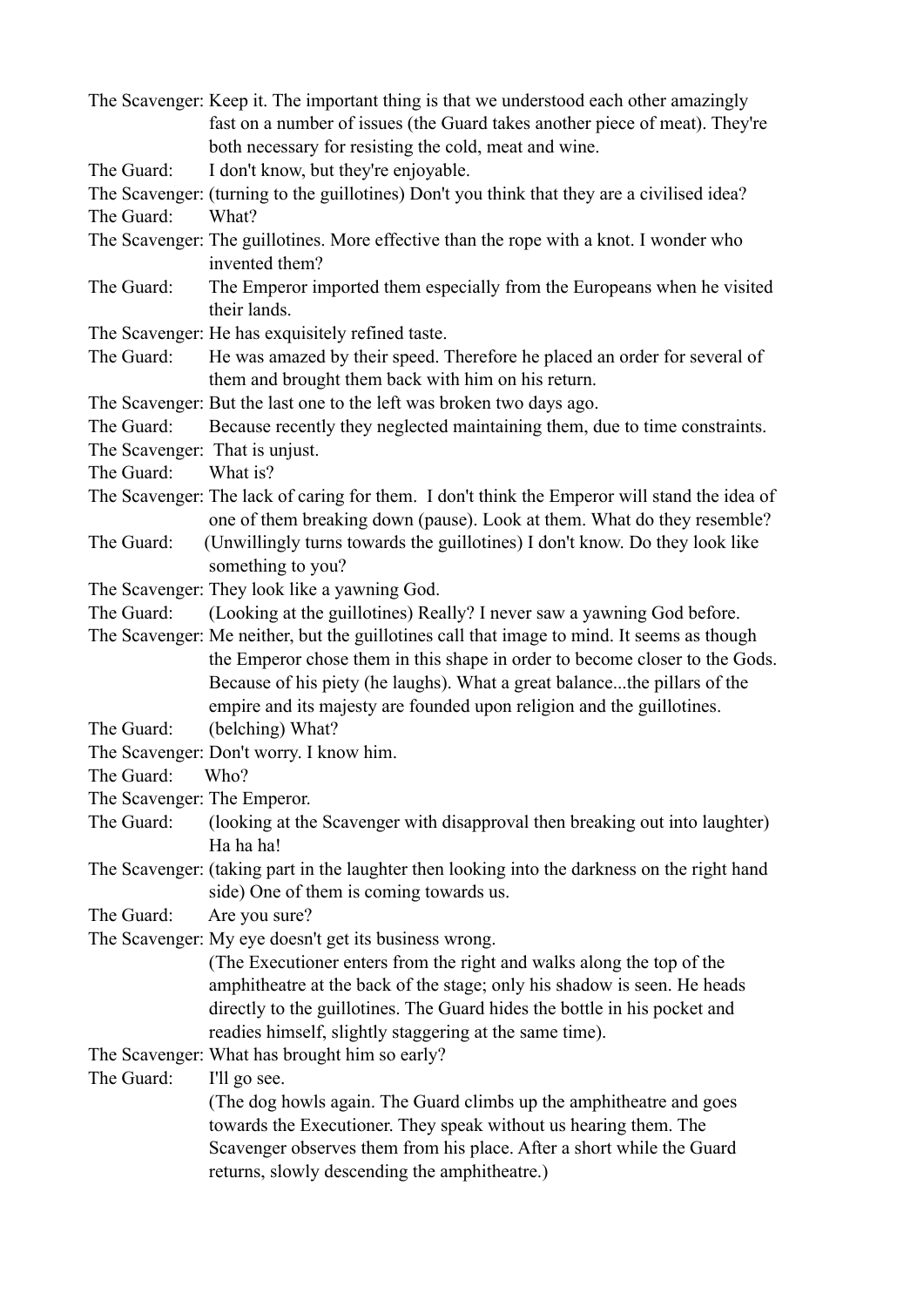The Guard: He has several special tasks to carry out in the morning, so he came early to complete the work. I have to inform the jailers.

 (The Guard exits. The Scavenger is alone at the front of the stage. The Executioner is working at the back of the stage.)

The Scavenger: (Looking at the right hand side) What a frightening blaze going up in the city, the third fire I've seen tonight.

 (The light of the fire begins to gradually be reflected on the front of the stage and the amphitheatre, and the howling of the dog increases.)

The Scavenger: (Directing his speech in a loud voice to the Executioner). Brother, was there a fire in the direction that you came from?

(The Executioner does not answer. The Guard enters.)

The Guard: Who was shouting?

The Scavenger: I was asking the Canary about the origin of the fire.

- The Guard: The Canary? Why do you call him this name?
- The Scavenger: Because he doesn't talk at all. Look how he works with astounding energy. It's the one profession which doesn't require speech, yet...if I gave him a day to speak! What heartbreaking warbling would we hear? (Pause) Look at them, what do they look like now?
- The Guard: Who do you mean?
- The Scavenger: The guillotines.
- The Guard: The guillotines! Haven't we dropped that subject. You said that they look like a yawning god.
- The Scavenger: Whereas now, they look like a god thinking about his breakfast.
- The Guard: I don't see anything at all.

The Scavenger: These machines perform their job well. It's civilisation. Killing the largest number in the shortest time. That was their issue in the past, Ashurnasirpal, Nero, Hulagu, Henry VIII, that their low numbers of killings demanded a lot of time. This caused them a lot of irritation. As for nowadays, things are different. Now, killing thousands only needs a very short time. However, they are still complaining. Civilisation did not yet ripen according to the leaders' imaginations. They're ahead of civilisation by hundreds of years in their demands.

> (The Guard exits from the left hand side. From the back of the stage five condemned men enter, led by two guards. We can only see their shadows. The Executioner is standing by the first guillotine. The heads of the condemned are fastened to the guillotines, then the two guards withdraw. The howl of the dog becomes stronger and turns into something resembling a wail. The Executioner advances from the guillotine and pulls the rope. The blade swoops down, then the sound of the head falling into the basket is heard without us seeing it. The same movement with the second, third and fourth guillotine. At the fifth we hear the same sound, but the head falls outside of the basket and rolls heavily down the amphitheatre, coming to rest at the front of the stage.)

The Scavenger: (calling to the Executioner in a loud voice, pointing to the head) It escaped from the basket...the head escaped from the basket. (The Executioner exits without turning to the Scavenger, who stands next to the head for a moment, then picks it up with his hands) Dear God...it jumped from the basket...It's still warm...What obstinacy!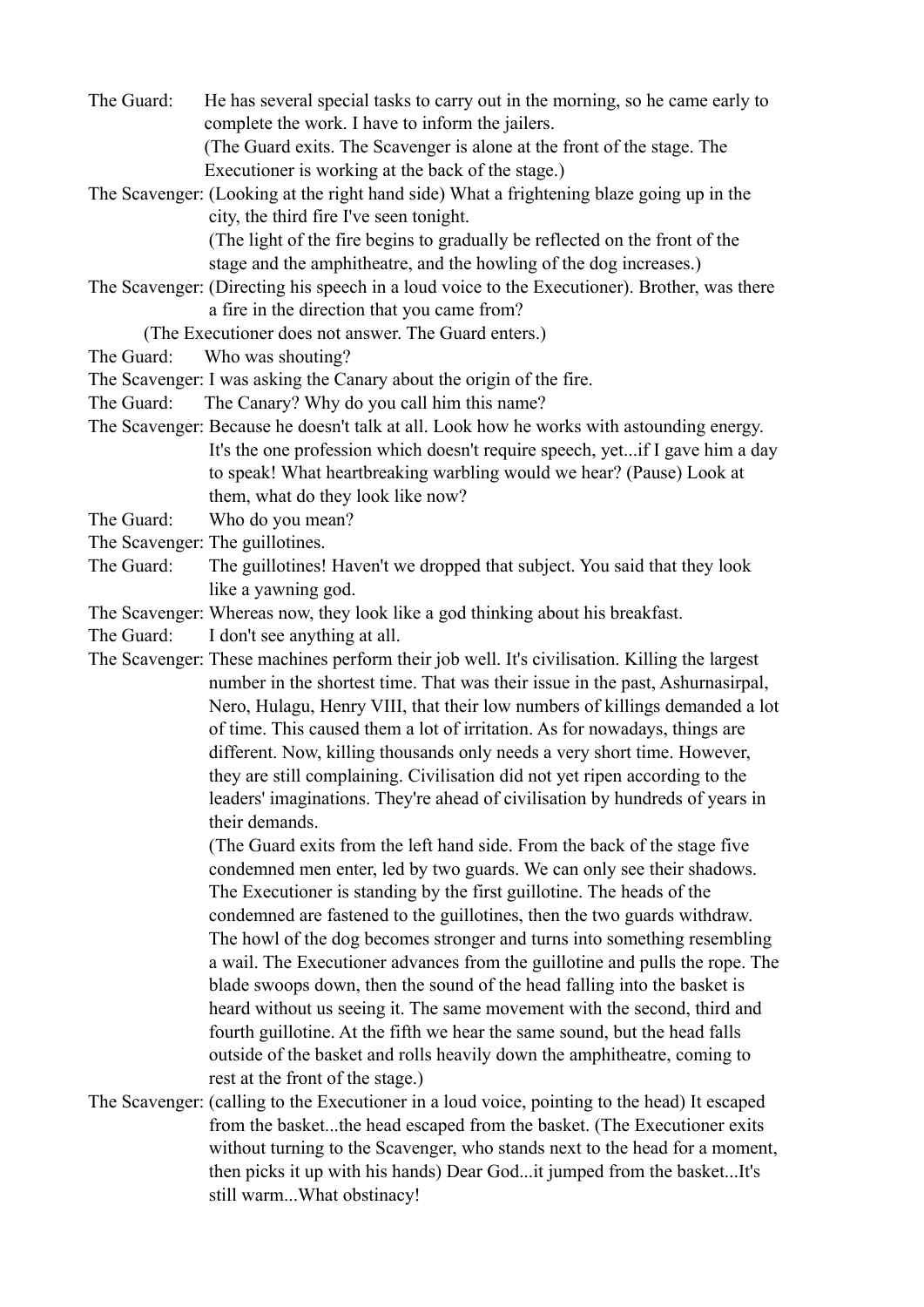(He ascends the amphitheatre, returns the head to the basket then goes to the first guillotine. He vomits close to it, and bends over occupied with the action. After a short while the Emperor enters the stage, followed by his bodyguards and three officers bristling with weapons. They spread out across the amphitheatre).

- The Emperor: (shouting) Stop!
- The Scavenger: (shouting from his position) What?
- The Emperor: I said stop!

## The Scavenger: (without moving from his place) Everything's over, so why this shouting?

- The Emperor: What is over?
- The Scavenger: A few moments ago all the necks were cut through, and that's that.
- The Emperor: Damn you! (he walks around with angry steps).
- The Scavenger: You should have come earlier if you wanted to say goodbye to one of them.
- The Emperor: (exasperatedly) What an idiot!
- The Scavenger: Don't feel down, my friend, everyone ends their passing through this world in one way or another. On the guillotine or in bed. Calm yourself.

 (The first and second officers ascend the amphitheatre and head towards the Scavenger, then return with him, almost carrying him by his shoulders.)

- The Scavenger: (from the top of the amphitheatre after noticing the officers) Ah... so it's an official matter then it seems. Confusion about the names, or a mistake in the judgement?
- The Emperor: You idiot, the sentence was supposed to be carried out at dawn.
- The Scavenger: I beg your pardon! I am not the executioner.
- The Emperor: (angrily) Where is the executioner?
- The Scavenger: He left just now. He finished his task early to head off for some family issues.
- The Emperor: (pause, then paying attention to the Scavenger) And what are you doing here?
- The Scavenger: (indicating the officers with his head) I can't speak. I'm choking. (The officers bring him to the bottom of the amphitheatre and throw him on the floor. He looks at the Emperor). Oww...
- The Emperor: What were you doing there? Who are you?
- The Scavenger: (standing up slowly) A spectator.
- The Emperor: A spectator!?
- The Scavenger: Do you think it's just for this carnival to take place without spectators?
- The Emperor: (unsheathing his sword and placing it on the Scavenger's neck) I am not joking with you. Who are you?
- The Scavenger: A Scavenger.
- The Emperor: A Scavenger? ...and both of your hands stained with blood! What were you doing?
- The Scavenger: Gathering eyes.
- The Emperor: What eyes?
- The Scavenger: The eyes of the lost. Your sword is bothering my neck. Take it away, while we're still not joking.
- The Emperor: (Relaxes then removes his sword) Do you practice magic?
- The Scavenger: I'm not one to believe in hocus-pocus.
- The Emperor: Then what are you doing with the eyes?
- The Scavenger: I sell them to foreigners. They're very eager to buy them.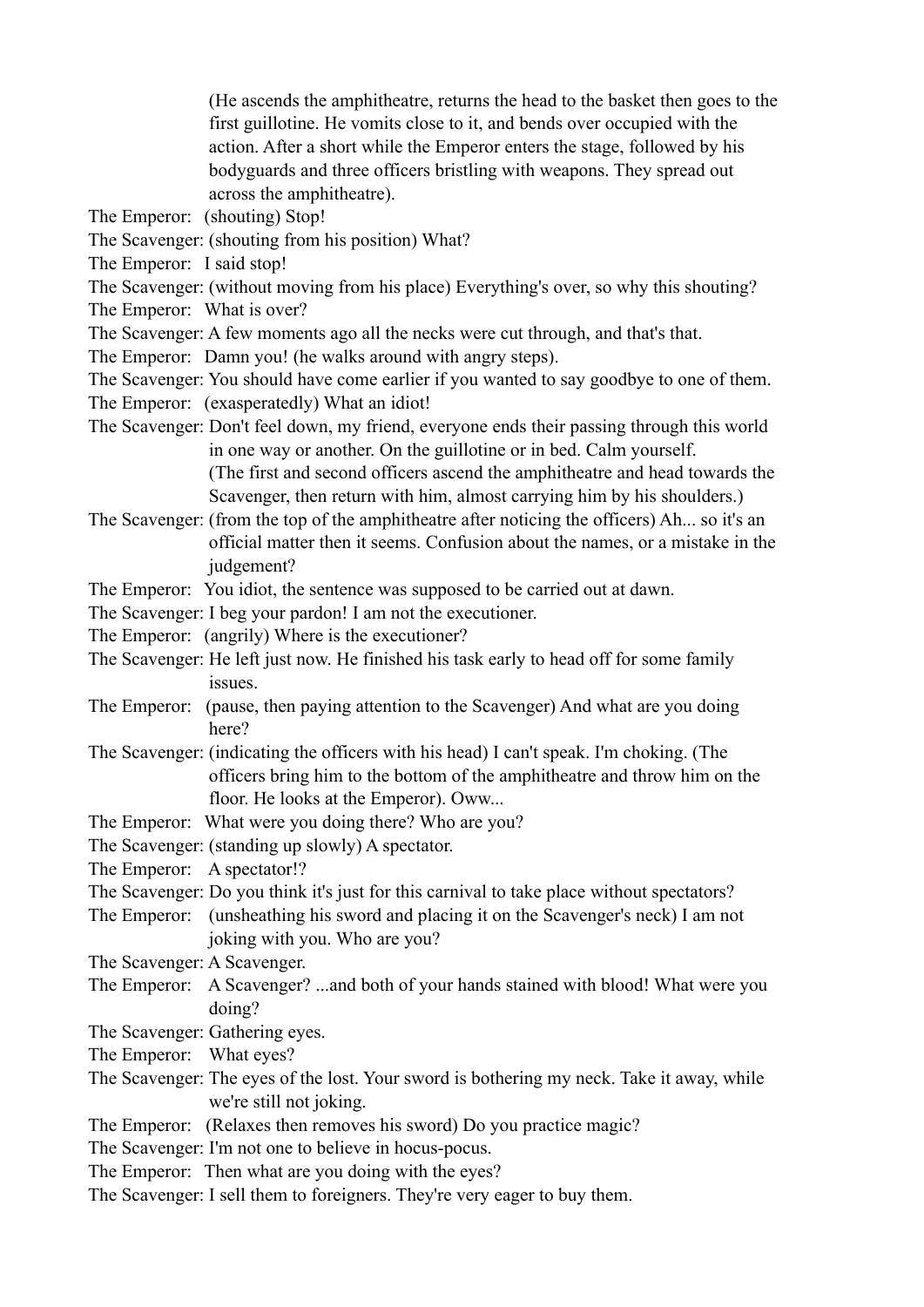The Emperor: And why foreigners?

The Scavenger: Because they pay irresistible prices. In addition, the people here don't think about making improvements to their eyes whilst their necks are still at risk of being cut at any moment.

> (The first officer suddenly begins to attack the Scavenger and hit him. The Emperor stops him with a movement of his hand.)

- The Emperor: Let him speak. I need audacity such as this.
- The First Officer: He's drunk.
- The Emperor: Never mind. (To the Scavenger) You consider that the state of the people is as bad as that?
- The Scavenger: I wasn't talking about badness. I was considering some affairs of the profession.

The Emperor: You were complaining in a very daring fashion. Do you deny that it is bad?

The Scavenger: If this is your Majesty's wish, then there is no call for denial.

The Emperor: You know who I am?!

- The Scavenger:The simplest national pretensions require the citizen to recognise his Emperor. But why such a look of distress residing on your Majesty's face? Could it be because of them!? (indicating the executed)
- The Emperor: (nods his head in agreement)...
- The Scavenger: (with amazement) Because of five necks? (He laughs) How strange!
- The Emperor: How so strange?
- The Scavenger:That the Emperor is troubled by the execution by five members of the general public.
- The Emperor: I wanted their pardon to be the start of a new page in the history of the Empire. (pause). But that damned man ruined everything.
- The Scavenger: Who?
- The Emperor: The executioner.
- The Scavenger: The executioner? (He laughs loudly) All the air of the earth will be ruined, and the night will disintegrate before an executioner ruins the projects of the Empire.
- Second officer: Get this drunk away from his Majesty the Emperor.
- The Emperor: (shouting at him) No... (then quietly) Let him speak, it didn't happen before in Babylon that such eloquence of speech was laid in front of me. Oh Scavenger, there will not be an executioner in this land after today.
- The Scavenger: Because of a simple mistake that the poor man did not mean to make? And what about the guillotines? Who will be in charge of them?
- The Emperor: They will be burned at dawn.
- The Scavenger: No doubt you are joking (he becomes overwhelmed by laughter) It's the first time I've heard an emperor's joke (Seriously) Is it a temporary truce? Or... (he thinks) Ah...I guessed it. Is it war then? Mobilisation. Recruiting the people in order to recover the Empire's possessions. I congratulate you on this new spirit of nationalism. But... for ten years you've been involved in a successful war against your people, so why bother yourself with a hopeless war against another state?

The Emperor: War is not the reason.

The Scavenger: (backing down) What then?

The Emperor: Justice...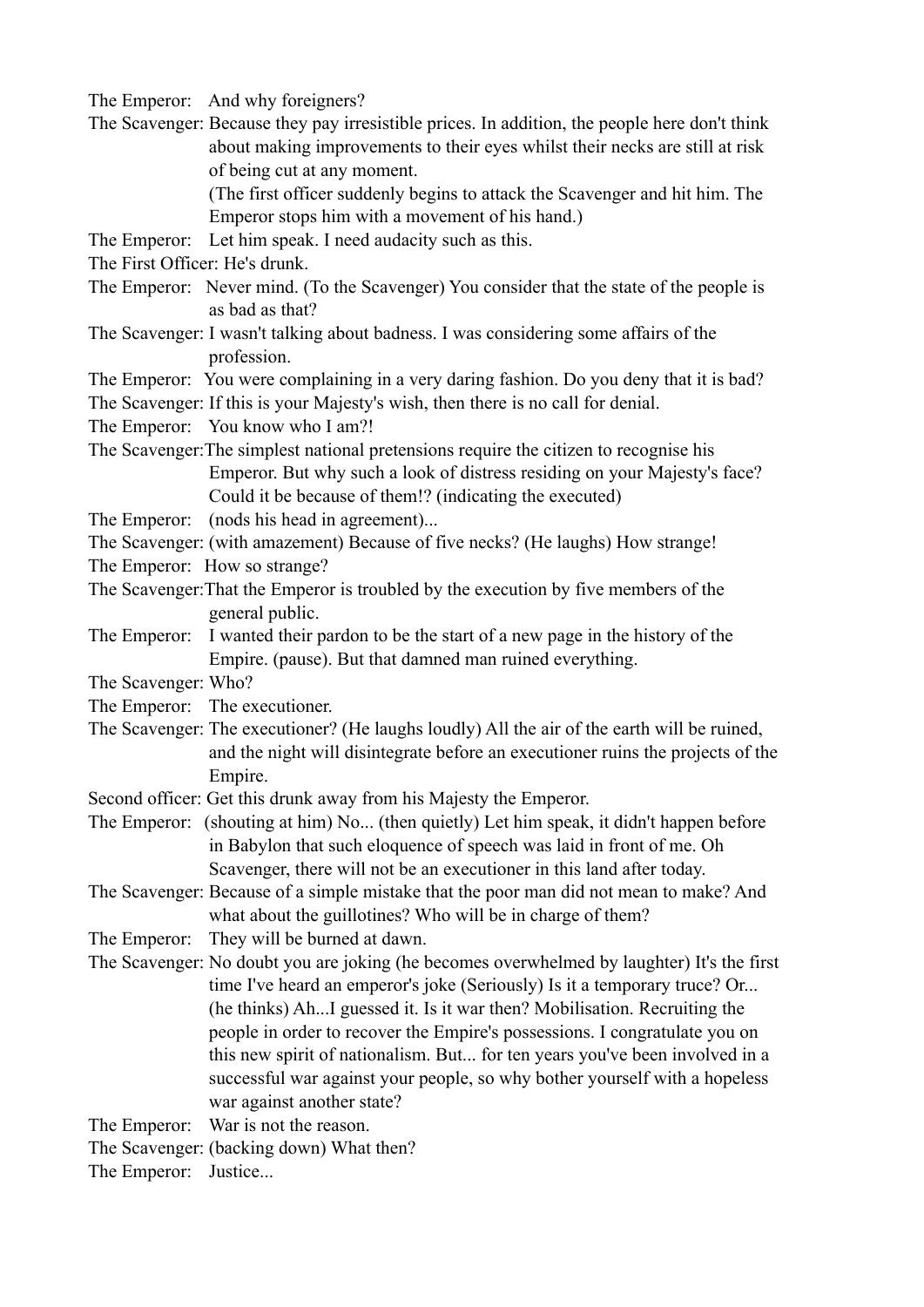|                            | The Scavenger: Justice? Did you say justice? (He withdraws and sits on the amphitheatre)                                                                                                                                                                                                         |
|----------------------------|--------------------------------------------------------------------------------------------------------------------------------------------------------------------------------------------------------------------------------------------------------------------------------------------------|
|                            | The world has become unfathomable. What business do you have with                                                                                                                                                                                                                                |
|                            | justice?                                                                                                                                                                                                                                                                                         |
|                            | The Emperor: I decided to be just.                                                                                                                                                                                                                                                               |
|                            | The Scavenger: (Jumping up from his place) When did you make this decision?                                                                                                                                                                                                                      |
| The Emperor:               | Tonight.                                                                                                                                                                                                                                                                                         |
|                            | (Pause)                                                                                                                                                                                                                                                                                          |
|                            | The Scavenger: It's like that then? Do you want to inaugurate justice? (Pause) Yet this will<br>come dearly.                                                                                                                                                                                     |
|                            | The Emperor: Justice comes at a high cost?                                                                                                                                                                                                                                                       |
|                            | The Scavenger: That depends on who undertakes it.                                                                                                                                                                                                                                                |
| The Emperor: What?         |                                                                                                                                                                                                                                                                                                  |
|                            | The Scavenger: It's not my job to hinder history. Humans doomed themselves to                                                                                                                                                                                                                    |
|                            | witnessing the foulest of massacres before arriving to true justice. (Pause)<br>What made you think of justice, your Majesty?                                                                                                                                                                    |
|                            | The Emperor: I became bored of tyranny.                                                                                                                                                                                                                                                          |
|                            | The Scavenger: A sensible reason. But not enough to completely convert a person.                                                                                                                                                                                                                 |
| The Emperor:               | (With resolution) I have made my decision Justice will be applied. (He<br>heads towards the right to exit. His officers follow him).                                                                                                                                                             |
|                            | The Scavenger: You are trying to take on for yourself the biggest of tasksyet the most                                                                                                                                                                                                           |
|                            | dangerous. (The Emperor stiffens in his place) If you wanted to atone, look                                                                                                                                                                                                                      |
|                            | for another way.                                                                                                                                                                                                                                                                                 |
|                            | The Emperor: (returning to where the Scavenger is standing) It is not atonement that drives                                                                                                                                                                                                      |
|                            | me.                                                                                                                                                                                                                                                                                              |
| The Scavenger: What then?  |                                                                                                                                                                                                                                                                                                  |
|                            | The Emperor: Justicejustice itself.                                                                                                                                                                                                                                                              |
|                            | The Scavenger: (whispering near the Emperor's ear) Don't lie to yourself, it's the past, isn't                                                                                                                                                                                                   |
|                            | it?                                                                                                                                                                                                                                                                                              |
|                            | The Emperor: The past doesn't frighten me.                                                                                                                                                                                                                                                       |
|                            | The Scavenger: And the tyranny? And the destruction of the past?                                                                                                                                                                                                                                 |
|                            | The Emperor: All that will be the price of the justice to come.                                                                                                                                                                                                                                  |
|                            | The Scavenger: And the upcoming justice that you intend what will that be the price of?<br>(The Emperor does not answer) You will need hundreds of fires to grope<br>your way forward on your new path. If you're searching for immortality by<br>means of virtue, don't go to all this trouble. |
| The Emperor:               | (suddenly becoming annoyed) Do you know where your vices are hiding?                                                                                                                                                                                                                             |
|                            | (Fiercely grabbing the Scavenger's jaw) In the impudence of your speech.                                                                                                                                                                                                                         |
|                            | (He pushes him far away. He thinks for a moment, examining the                                                                                                                                                                                                                                   |
|                            | Scavenger) You bargain intelligently, have you worked as a minister before?                                                                                                                                                                                                                      |
|                            | The Scavenger: This job in our country needs family relations or connections, not<br>intelligence, you know that.                                                                                                                                                                                |
| The Emperor:               | (an idea occurring to him) Okay, let's come to an agreement.                                                                                                                                                                                                                                     |
| The Scavenger: About what? |                                                                                                                                                                                                                                                                                                  |
| The Emperor:               | I give you the most eminent position in the palace, so you can help me in                                                                                                                                                                                                                        |
|                            | my task.                                                                                                                                                                                                                                                                                         |
|                            | The Scavenger: The most generous offer I've ever had in my life. (Severely.) Absolutely                                                                                                                                                                                                          |
|                            | not I am not disposed towards these games.                                                                                                                                                                                                                                                       |
| The Emperor:               | (Somewhat friendly) Why do you oppose justice?                                                                                                                                                                                                                                                   |